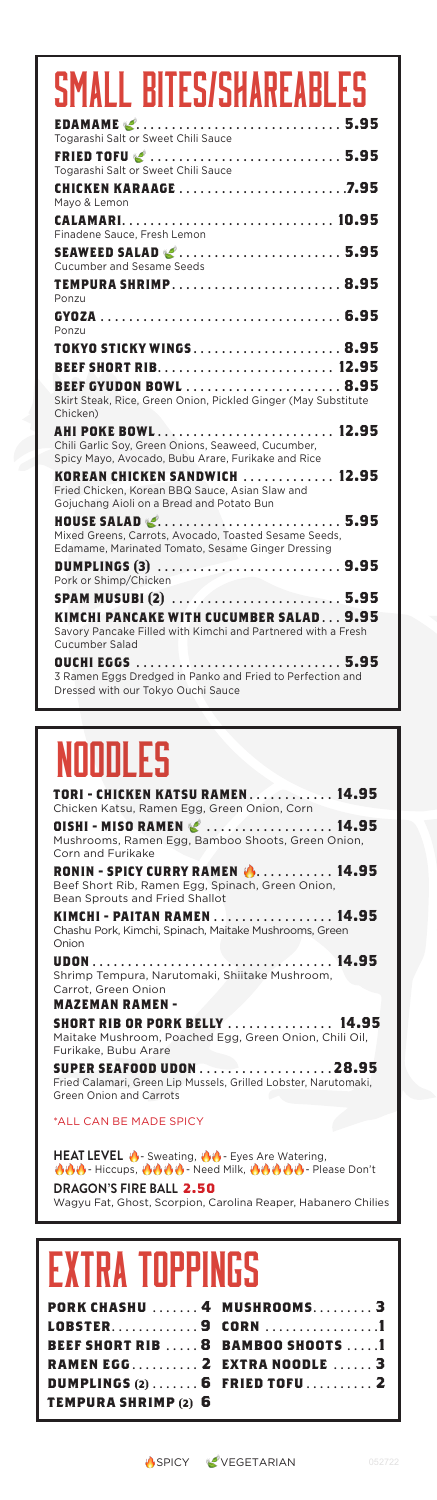## YAKITORI

| <b>CHICKEN THIGH</b> 7.95                                                                  |  |
|--------------------------------------------------------------------------------------------|--|
| <b>PORK BELLY</b> 7.95                                                                     |  |
| <b>SHISHITO PEPPER &amp; 5.95</b>                                                          |  |
| <b>SHIITAKE MUSHROOM &amp;5.95</b>                                                         |  |
| <b>SKIRT STEAK</b> 11.95                                                                   |  |
| KUROBUTA SAUSAGES 9.95                                                                     |  |
| LOBSTER TAIL 17.95                                                                         |  |
| WAGYU20.95                                                                                 |  |
| <b>TOGARASHI MUSSELS -</b>                                                                 |  |
| <b>DOZEN 15.95   HALF DOZEN 12.95</b>                                                      |  |
| Australian Green Lip Mussels Seasoned with Togarashi<br>Butter and Grilled on the Yakitori |  |
|                                                                                            |  |

**TOGARASHI SCALLOPS** . . . . . . . . . . . . . . . **21.95** Two Fresh Jumbo Scallops Seasoned with Togarashi and Grilled on the Yakitori

**YAKITORI BOWL** . . . . . . . **5.95 + price of yakitori** Your Choice of Yakitori + Rice, Avocado, Cucumber, Ramen Egg and Furikake

## BENTO

**APPETIZER** . . . . . . . . . . . . . . . . . . . . . . . . . **13.95** Shrimp Tempura, Gyoza, Tokyo Sticky Wings, Rice with Green Salad **CHICKEN KATSU** . . . . . . . . . . . . . . . . . . . . . **13.95** Rice, Gyoza, Green Salad, Edamame and Katsu Sauce **KOREAN SHORT RIB** . . . . . . . . . . . . . . . . . **17.95** Mushrooms, Rice, Green Salad, Shrimp Tempura and Kurobuta Sausage **SURF & TURF YAKITORI** . . . . . . . . . . . . . . . **20.95** Skirt Steak and Lobster Yakitori, Ahi Poke, Rice, Mushrooms and Shishito Peppers

**WILD CAUGHT FISH** . . . . . . . . . . . . . . . . . . **21.95** Locally Sourced Fish, Green Salad, Cali Roll, Choice of Dumpling (Chicken and Shrimp, Pork, Tofu)

## Specialty ROLLS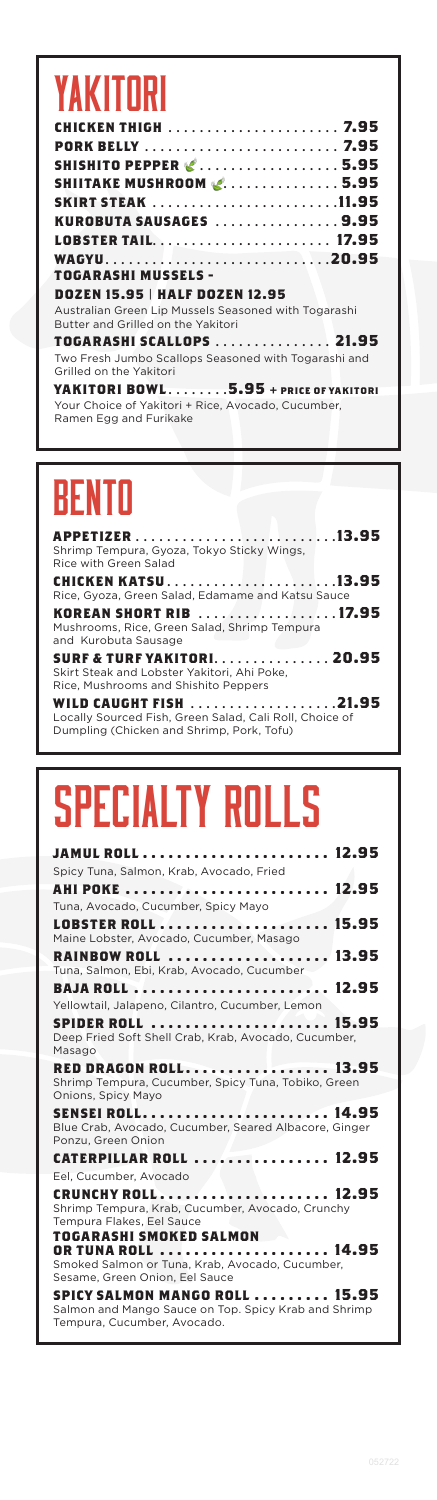## HANDROLLS

| Spicy Tuna, Avocado, Cucumber           |  |
|-----------------------------------------|--|
|                                         |  |
| Krab, Avocado, Cucumber                 |  |
| PHILLY  6.95                            |  |
| Cream Cheese, Salmon, Avocado, Cucumber |  |
|                                         |  |
| Spicy Yellowtail, Cucumber, Avocado     |  |
| CALI LOBSTER 11.95                      |  |
| Maine Lobster, Cucumber, Avocado        |  |
|                                         |  |
| Salmon Skin, Cucumber                   |  |
| <b>SUBTITUTE SOY PAPER WRAP  3.00</b>   |  |
|                                         |  |

## ROLLS **6 - 8 PC**

| CALIFORNIA ROLL 7.95                                                       |
|----------------------------------------------------------------------------|
| Krab, Avocado, Cucumber                                                    |
| <b>SPICY TUNA ROLL 9.95</b>                                                |
| Spicy Tuna, Cucumber                                                       |
| SPICY YELLOWTAIL 10.95                                                     |
| Spicy Yellowtail, Cucumber, Avocado                                        |
| <b>PHILLY ROLL 9.95</b>                                                    |
| Cream Cheese, Salmon, Avocado, Cucumber                                    |
| SALMON SKIN ROLL  8.95                                                     |
| Salmon Skin, Cucumber                                                      |
| TEKKA MAKI - 6 PC  6.95                                                    |
| Tuna                                                                       |
| KAPPA MAKI - 6 PC  5.95                                                    |
| Cucumber                                                                   |
| SHRIMP TEMPURA ROLL 9.95<br>Shrimp Tempura, Cucumber, Avocado, Spicy Mayo, |
| Radish Sprouts                                                             |
| FUTOMAKI  9.95<br>Asparagus, Yamagobo, Avocado, Cucumber, Tomago           |

### **FRESHWATER EEL** NIGIRI \$7.95 **2 PC**

Unagi **SALMON** Sake **SHRIMP** Ebi

**SALMON TUNA YELLOWTAIL** **TUNA**

Ahi **YELLOWTAIL** Hamachi **ALBACORE** Shiro Maguro

### **SMOKED SALMON SMOKED TUNA ALBACORE** SHIMI **\$14.95** 4 PC





Enjoy \$2 Off Select Small Bites & Shareables the First 2 Hours of Every Day.



See Our Chalkboard For Rotating Craft Beer Selections.